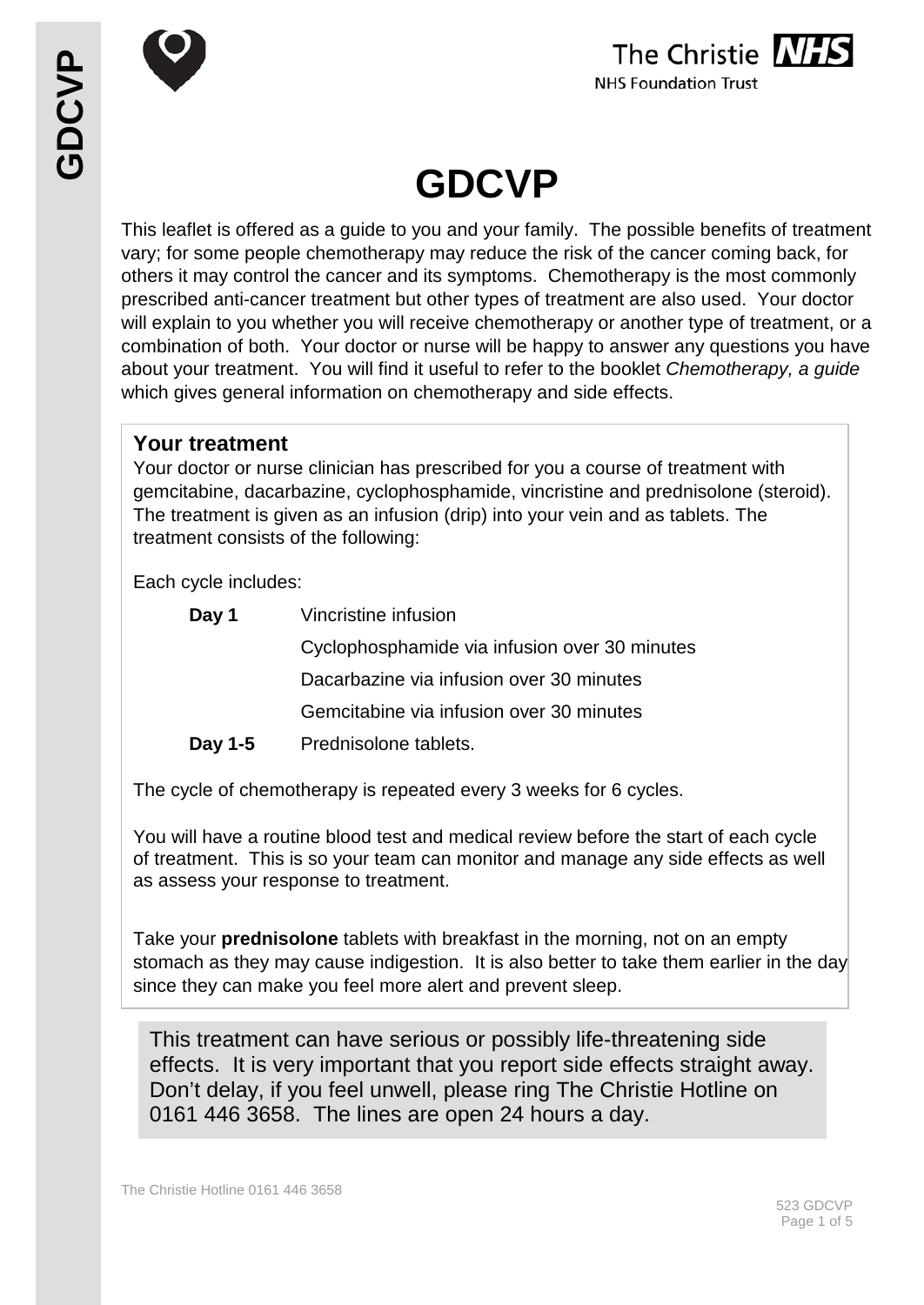# **Possible side effects**

Chemotherapy can cause many different side effects. Some are more likely to occur than others. Everyone is different and not everyone gets all the side effects. Most side effects are usually temporary, but in some rare cases they can be life-threatening. It is important to tell your hospital doctor or nurse about any side effects so they can be monitored and, where possible, treated.

# **Common side effects (more than 1 in 10)**

#### • **Increased risk of serious infection**

You are vulnerable to infection while you are having chemotherapy. Minor infections can become life-threatening in a matter of hours if left untreated. Symptoms of infection include fever, shivering, sweats, sore throat, diarrhoea, discomfort when you pass urine, cough or breathlessness. We recommend that you use a digital thermometer so you can check your temperature. You can buy one from your local pharmacy.

#### **If you feel unwell, you have symptoms of an infection or your temperature is 37.5ºC or above or below 36ºC contact The Christie Hotline straight away**.

# • **Anaemia (low number of red blood cells)**

While having this treatment you may become anaemic. This may make you feel tired and breathless. Let your doctor or nurse know if these symptoms are a problem. You may need a blood transfusion.

#### • **Bruising or bleeding**

This treatment can reduce the production of platelets which help the blood clot. Let your doctor know if you have any unexplained bruising or bleeding, such as nosebleeds, bloodspots or rashes on the skin, and bleeding gums. You may need a platelet transfusion.

#### • **Nausea and vomiting (sickness)**

The severity of this varies from person to person. Anti-sickness medication may be given along with your chemotherapy to prevent this. You may also be given anti-sickness tablets to take at home. If you continue to feel or be sick, contact your GP or this hospital, because your anti-sickness medication may need to be changed or increased.

#### • **Lethargy**

Chemotherapy often makes you feel tired and lacking in energy. It can be frustrating when you feel unable to cope with routine tasks. If you do feel tired, take rest and get help with household chores. If necessary, take time off work. Gentle exercise such as walking can be beneficial.

#### • **Hair thinning**

Some hair loss may occur during treatment. It is advisable to avoid perms, colours, use of hot brushes and vigorous, frequent washing that could increase hair loss. Please remember that this is a temporary side effect and your hair will grow back when your treatment is completed. If you would like an appointment with the wig service, this can be arranged for you. Ask the staff for a copy of 'The Wig Fitting Service.'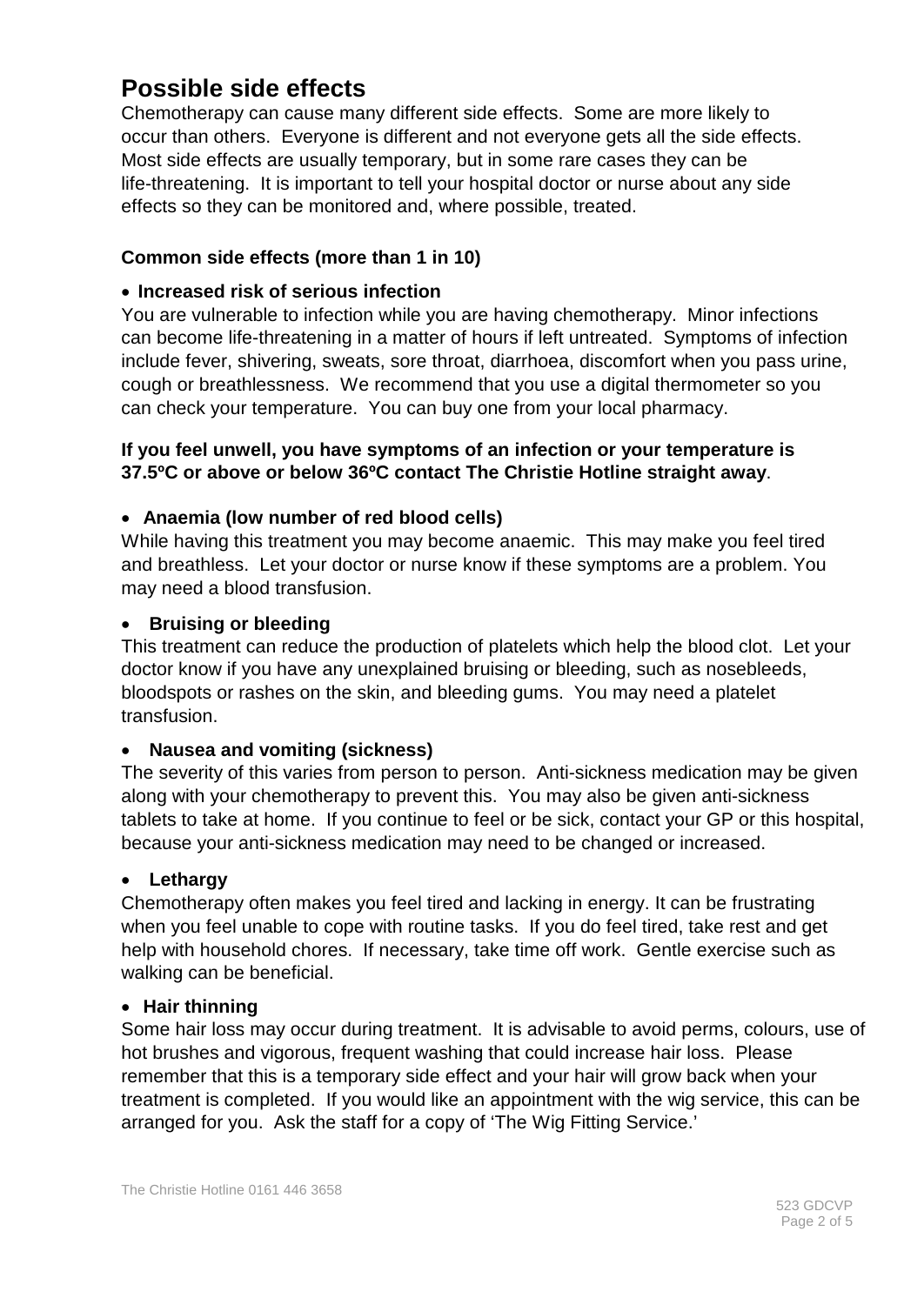#### • **Skin and nails**

Sometimes as a result of the chemotherapy, your skin may appear darker in colour or lightly tanned, especially around the joints. This is known as hyperpigmentation. Asian and African-Caribbean people may develop noticeable light patches on their skin. Dacarbazine can cause facial flushing especially in sunlight. Your nails may also discolour or become brittle during treatment. The skin and nails will usually return to normal when treatment is finished.

#### • **Constipation**

Vincristine and some anti-sickness tablets can cause constipation. Try to drink plenty of fluids and eat foods high in fibre. Report this to your hospital doctor who may prescribe a suitable laxative. Ask the staff for a copy of 'Eating: Help Yourself' which has useful ideas about diet when you are having treatment.

#### • **Pain along the vein**

Dacarbazine can also cause pain along the vein during treatment. Tell your nurse if this happens and the infusion can be slowed down.

#### **Uncommon side effects (less than 1 in 10)**

#### • **Flu-like symptoms and headache**

Gemcitabine may cause flu-like symptoms such as fever, aches and pains and shivering about 3 to 5 hours after it is given. These symptoms are temporary and should go within 12 to 24 hours. Paracetamol will help. If your symptoms are particularly severe, tell your doctor on your next visit.

#### • **Tingling & numbness in the fingers or toes/muscle weakness**

This is common but is usually only mild and temporary. It can sometimes last for some time or become permanent. Sometimes you may also have difficulty controlling the muscles in your arms and legs or your balance. Please report these symptoms to your doctor on your next hospital visit.

#### • **Bladder irritation**

Cyclophosphamide may cause a burning sensation or irritation on passing urine because the medicine irritates the bladder wall. When you have cyclophosphamide, try to drink plenty of fluids throughout the day and for 72 hours afterwards. Also, try to pass urine as soon as the urge is felt. Tell your doctor or nurse as soon as possible if you have this side effect.

#### • **Mood changes**

Prednisolone tablets can affect your mood. This may result in mood swings and irritability. You may also have difficulty in sleeping. You may feel very energetic and have a good appetite when you take the tablets, and then lethargic and low in mood when you stop. If you experience this side effect and find it hard to tolerate you should discuss it with your doctor.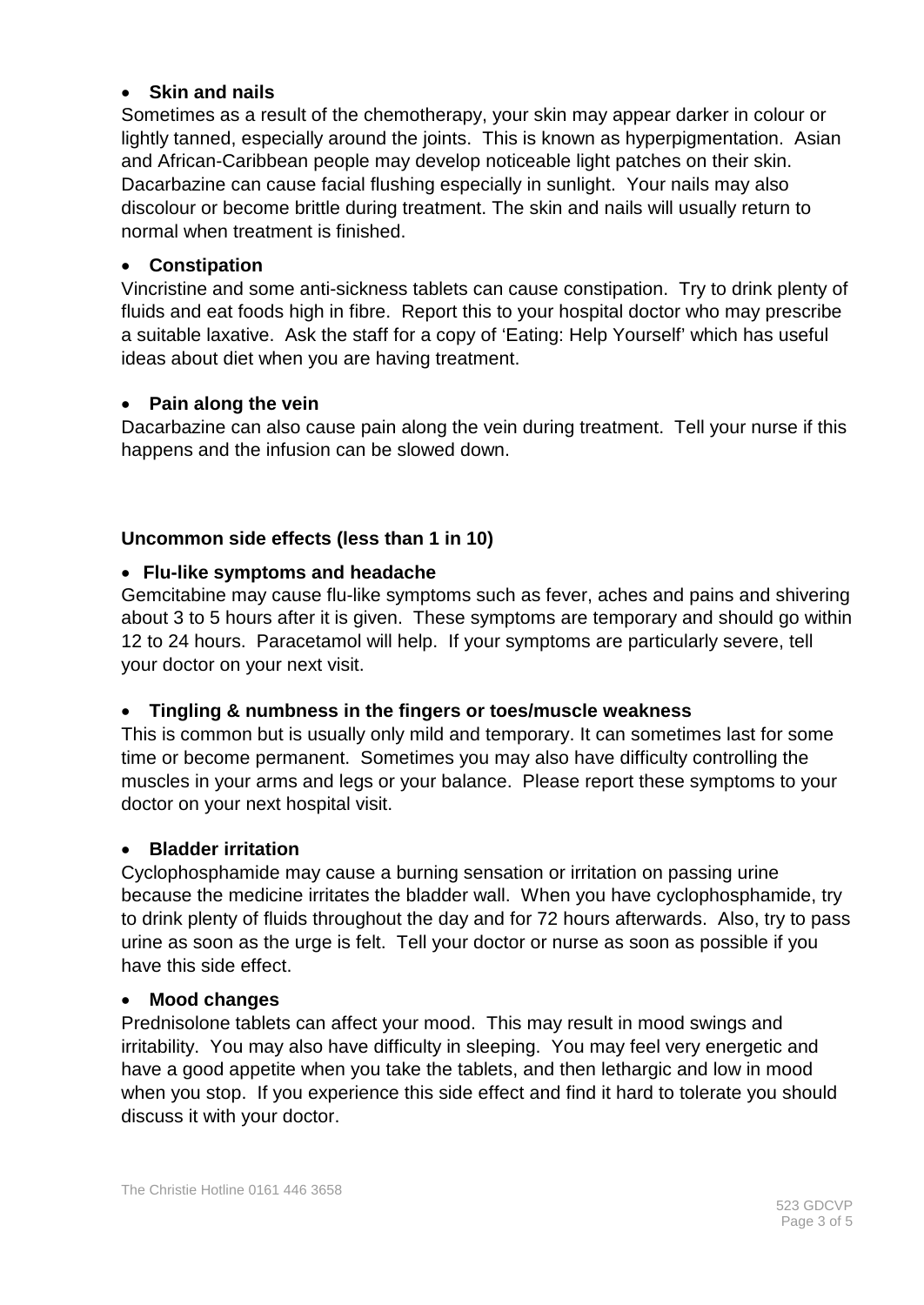#### • **Blood sugar**

Prednisolone can cause your blood sugar to rise. If you are diabetic then you may need to increase the dose of any diabetic medication you take (insulin or tablets). You should discuss this with your doctor before starting the chemotherapy. Prednisolone can also induce diabetes in people not known to have this disease. This is normally reversible although you may need to take some diabetic medication while you are having chemotherapy.

#### • **Skin rash**

You may develop a skin rash. This is usually mild and easily treated. Please tell your doctor on your next visit. Sometimes blisters develop on your skin. Inform your doctor if this occurs.

#### • **Sore mouth**

Your mouth may become sore or dry, or you may notice small mouth ulcers during this treatment. Drinking plenty of fluids and cleaning your teeth regularly and gently with a soft toothbrush can help to reduce the risk of this happening. We can prescribe a mouthwash for you to use during treatment. You can dilute this with water if your mouth is sore. Ask your doctor or nurse for further advice. There is also general mouth care information in the chemotherapy booklet. If you continue to have a sore mouth, please contact The Christie Hotline.

# **Rare side effects (less than 1 in 100)**

# • **Breathlessness**

 $\sqrt{N}$  Very rarely gemcitabine can cause inflammation of your lungs. This can make you breathless. Tell your doctor if you develop this problem while you are having this chemotherapy.

• **Extravasation** is when chemotherapy leaks outside the vein. If you develop redness, soreness or pain at the injection site **at any time** please let us know straight away.

# **Serious and potentially life threatening side effects**

In a small proportion of patients chemotherapy can result in very severe side effects which may rarely result in death. The team caring for you will discuss the risk of these side effects with you.

# **Sex, contraception & fertility**

**Protecting your partner and contraception:** We recommend that you or your partner use a condom during sexual intercourse while you are having the course of chemotherapy. Chemotherapy is dangerous to unborn babies and this will also protect you and your partner from any chemotherapy drugs that may be present in semen and in the vagina. If you suspect that you may be pregnant please tell your doctor immediately.